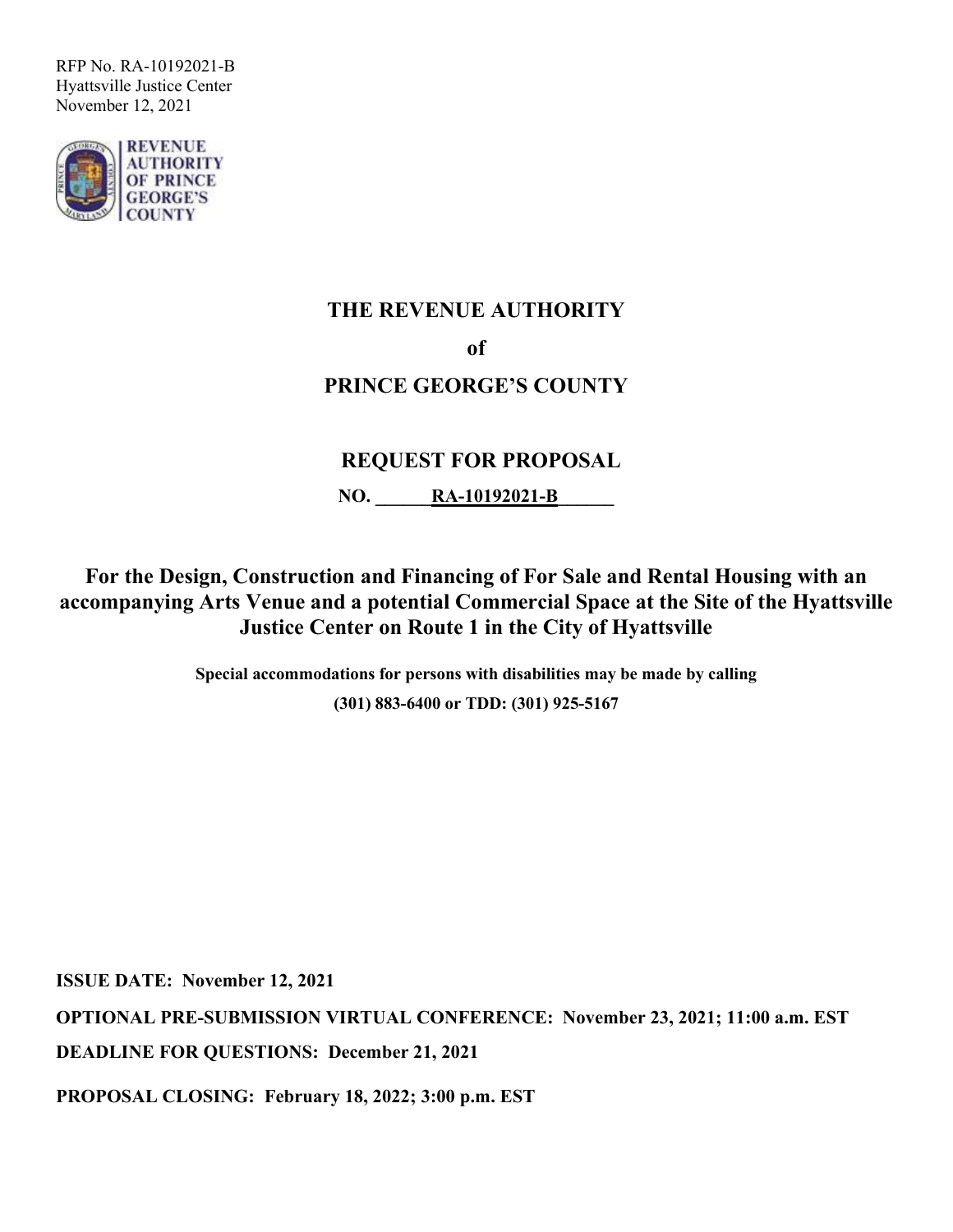### **TABLE OF CONTENTS**

| <b>SECTION</b> | <b>Page Number</b>                                                                     |
|----------------|----------------------------------------------------------------------------------------|
| I.             |                                                                                        |
| П.             | $\boldsymbol{4}$                                                                       |
| Ш.             |                                                                                        |
|                | A.                                                                                     |
|                | <b>B.</b>                                                                              |
|                | C.                                                                                     |
|                | D.                                                                                     |
|                | i.                                                                                     |
|                | ii.                                                                                    |
|                | iii.                                                                                   |
|                | iv.                                                                                    |
|                | v.                                                                                     |
|                | E.                                                                                     |
|                | i.                                                                                     |
|                | ii.<br><b>Positive Development / Site analysis and Preliminary Test Fit Results  8</b> |
| IV.            |                                                                                        |
|                | A.                                                                                     |
|                | <b>B.</b>                                                                              |
|                | $\mathbf{C}$ .                                                                         |
|                |                                                                                        |
|                |                                                                                        |
|                | iii.                                                                                   |
|                | iv.                                                                                    |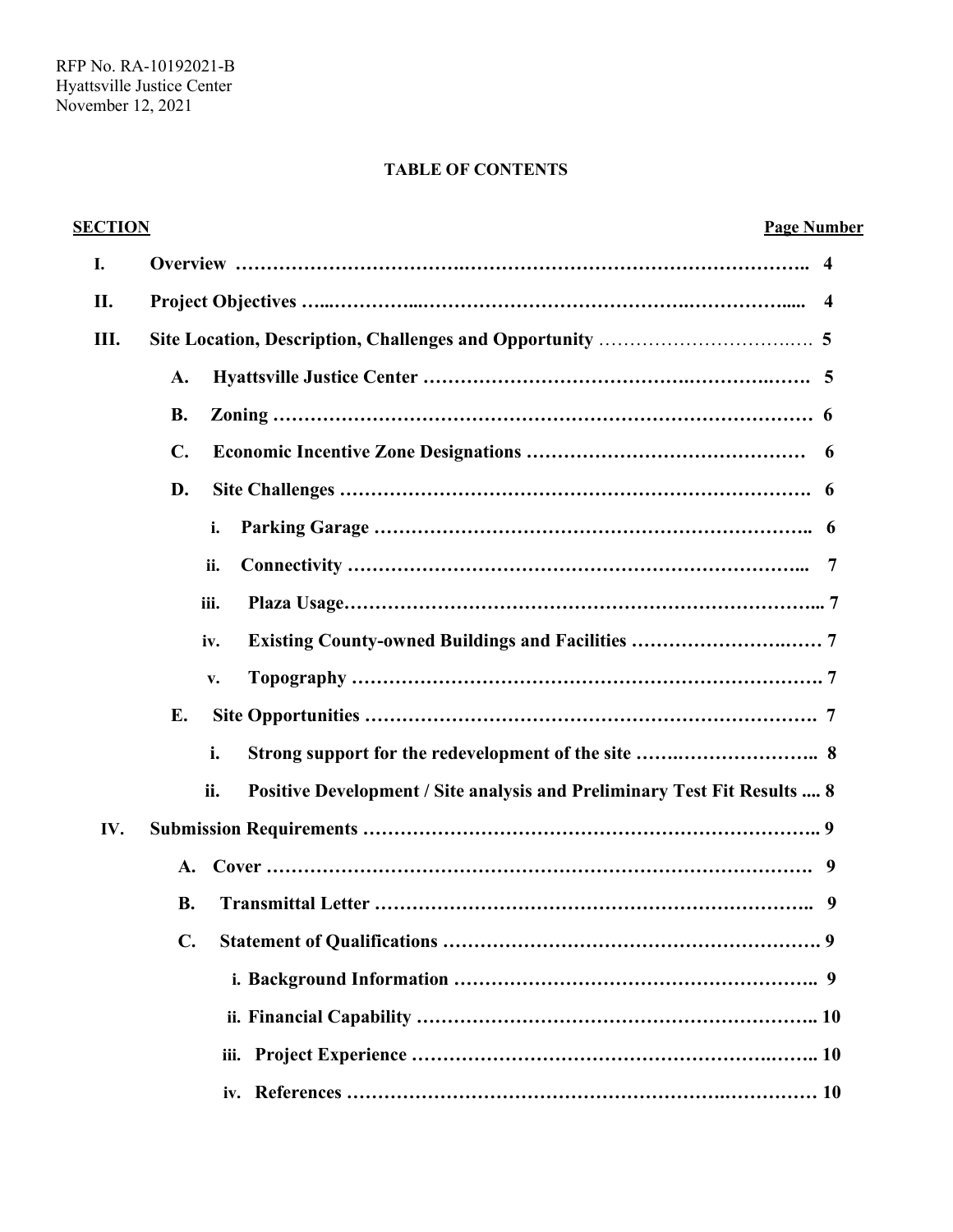|       | D. |                                                                                                                            |  |  |
|-------|----|----------------------------------------------------------------------------------------------------------------------------|--|--|
|       | Е. |                                                                                                                            |  |  |
| V.    |    |                                                                                                                            |  |  |
| VI.   |    |                                                                                                                            |  |  |
|       |    |                                                                                                                            |  |  |
|       |    |                                                                                                                            |  |  |
| VII.  |    |                                                                                                                            |  |  |
| VIII. |    |                                                                                                                            |  |  |
| IX.   |    |                                                                                                                            |  |  |
| X.    |    |                                                                                                                            |  |  |
| XI.   |    |                                                                                                                            |  |  |
|       |    | A. Appendix A – Justice Center Site Assessment conducted by members of an Urban<br>Land Institute study group in May 2015. |  |  |

- **B. Appendix B - Hyattsville Justice Center Stakeholder Outreach – Nov. 2015**
- **C. Appendix C - Market study prepared for RAPGC by Real Property Research Group July 2017**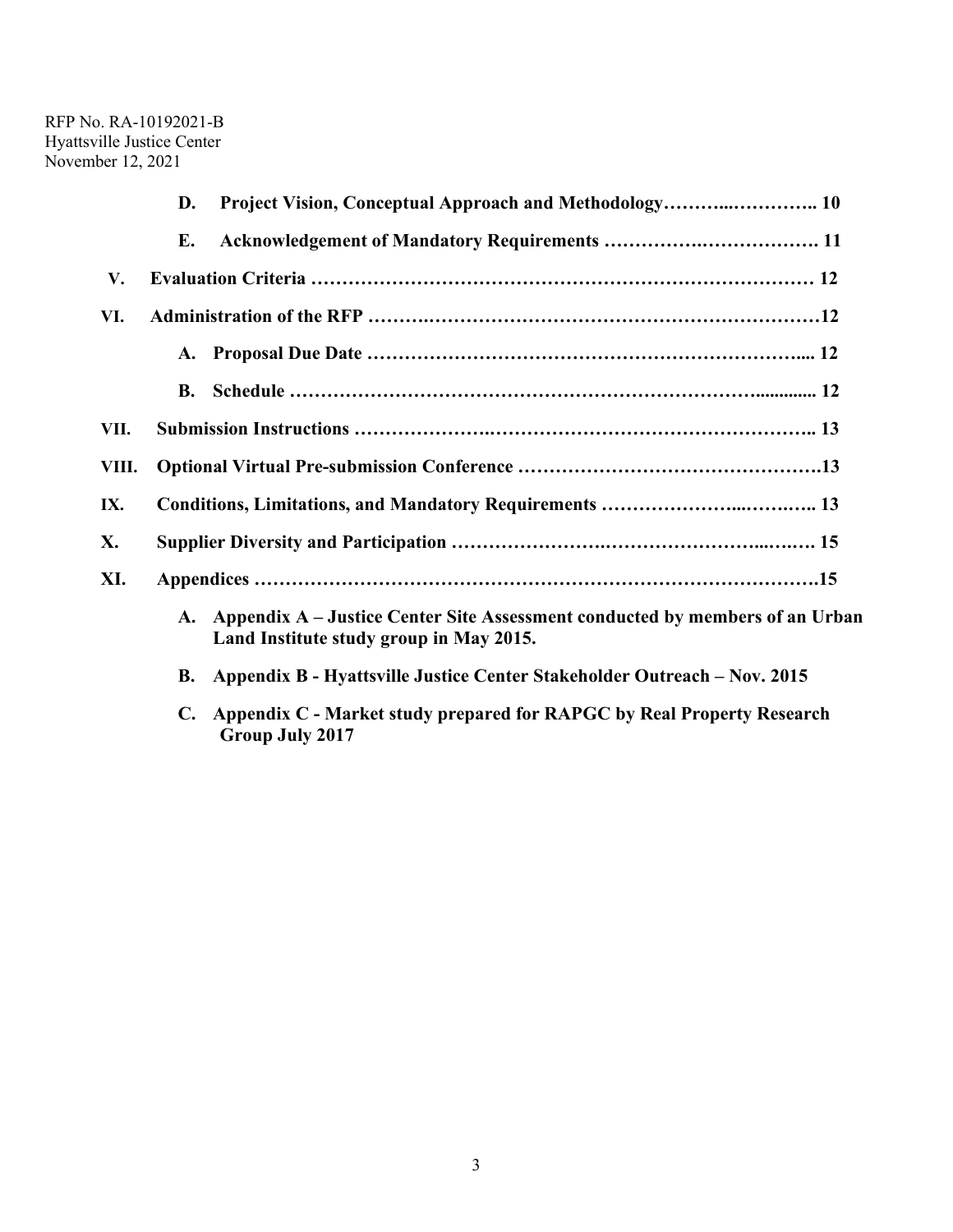# **I. Overview**

The Revenue Authority of Prince Georges County (**RAPGC and/or Revenue Authority**) on behalf of the Prince Georges County Executive, and the County Government ("**County**"), is requesting proposals for the development of a mixed-use project, which encompasses market and workforce housing, an art/entertainment-focused venue and a potential commercial/retail component ("**Project**") on the County-owned property adjacent to and upon the site of the Hyattsville Justice Center (**HJC**) located at 5000 Rhode Island Avenue in the City of Hyattsville MD ("**Property**")

RAPGC encourages qualified developers with creative vision, demonstrated experience, organizational skill and financial capacity to plan, develop, and manage projects of a similar type and scope ("**Respondents**") to reply to this Request for Proposals ("**RFP**").

The Hyattsville Justice Center occupies approximately 7.5 acres along Route 1 at the southern end of downtown Hyattsville. The site currently has three buildings on it: the Prince George's County District Court, a Prince George's County Police Station, and the currently vacant County Service Building that housed offices for the Maryland State's Attorney and the Washington Urban League. Additionally, there is a 559-space underground parking garage at the center of the property that serves the parking needs of all three functions. The relocation of the Police Station and any temporary uses in the County Service Building, and the subsequent repurposing /demolition of the existing structures may be required to undertake the development. The Prince George's County District Court will not be part of the redevelopment efforts.

The County anticipates a subdivision of the parcel, and to offer the Property under a long-term ground lease, as appropriate to the successful Respondent, though other public-private partnership options will be considered. In addition, the Property will be offered with the Respondents' understanding that the manner, terms and type of compensation for the Property are subject to the laws, regulations, policies, and procedures governing such transactions by the County. The subsequent long-term lease may constitute the County's financial contribution to the Project.

# **II. Project Objectives**

The County is seeking development proposals ("Proposals") that will achieve the following objectives:

- Provide market and workforce housing to include the construction of new multifamily and/or townhomes
- Consider repurposing the County Service Building for an arts-related uses, i.e. an art/entertainment-oriented venue, artist studio space, art gallery, or other commercially viable use
- Include amenities to encompass open public spaces and appropriate street-level retail spaces
- Ensure the compatibility of the Project with the continued operation of the District Court of Maryland and the Prince Georges County District 1 – Hyattsville Police Station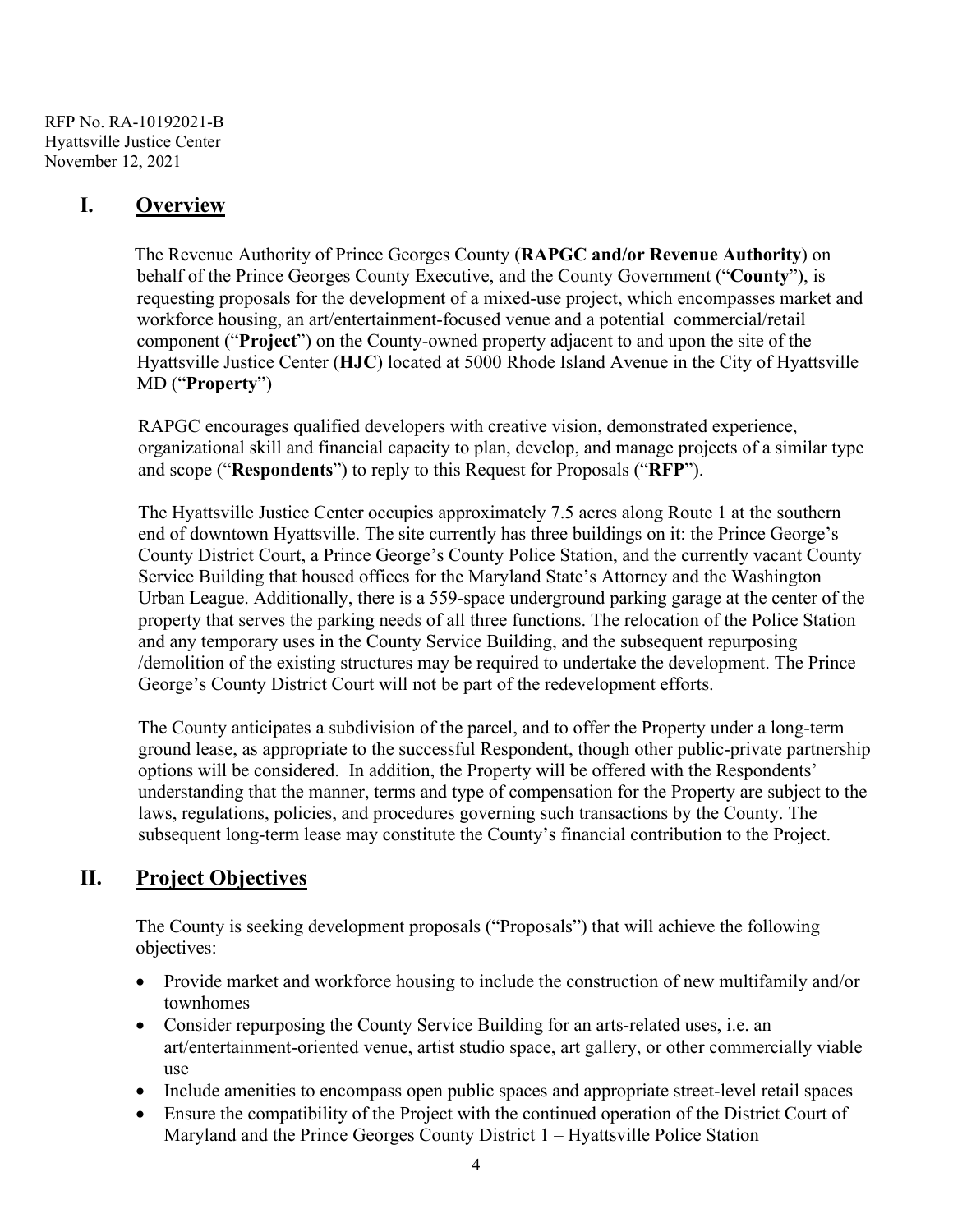Preferred Proposals will include the following:

- Provide a minimum of 1% of the total project value for arts-related uses
- Detailed plan on the process to include/engage the community in the design and visioning process for the development, its overall compatibility with the existing neighboring properties/communities, and how to incorporate this information in the Project

# **III. Site Location, Description, Challenges and Opportunity**

### **A. Hyattsville Justice Center**

The Hyattsville Justice Center occupies approximately 7.5 acres along Route 1 at the southern end of downtown Hyattsville in the Gateway Arts and Entertainment District. The site currently has three buildings on it: the Prince George's County District Court, a Prince George's County Police Station, and the County Service Building, which is currently vacant though is being prepared for interim artists' use. Additionally, there is a 559-space underground parking garage at the center of the property that serves the parking needs of all three functions.



#### **Aerial view of Proposed Parcels for Development**

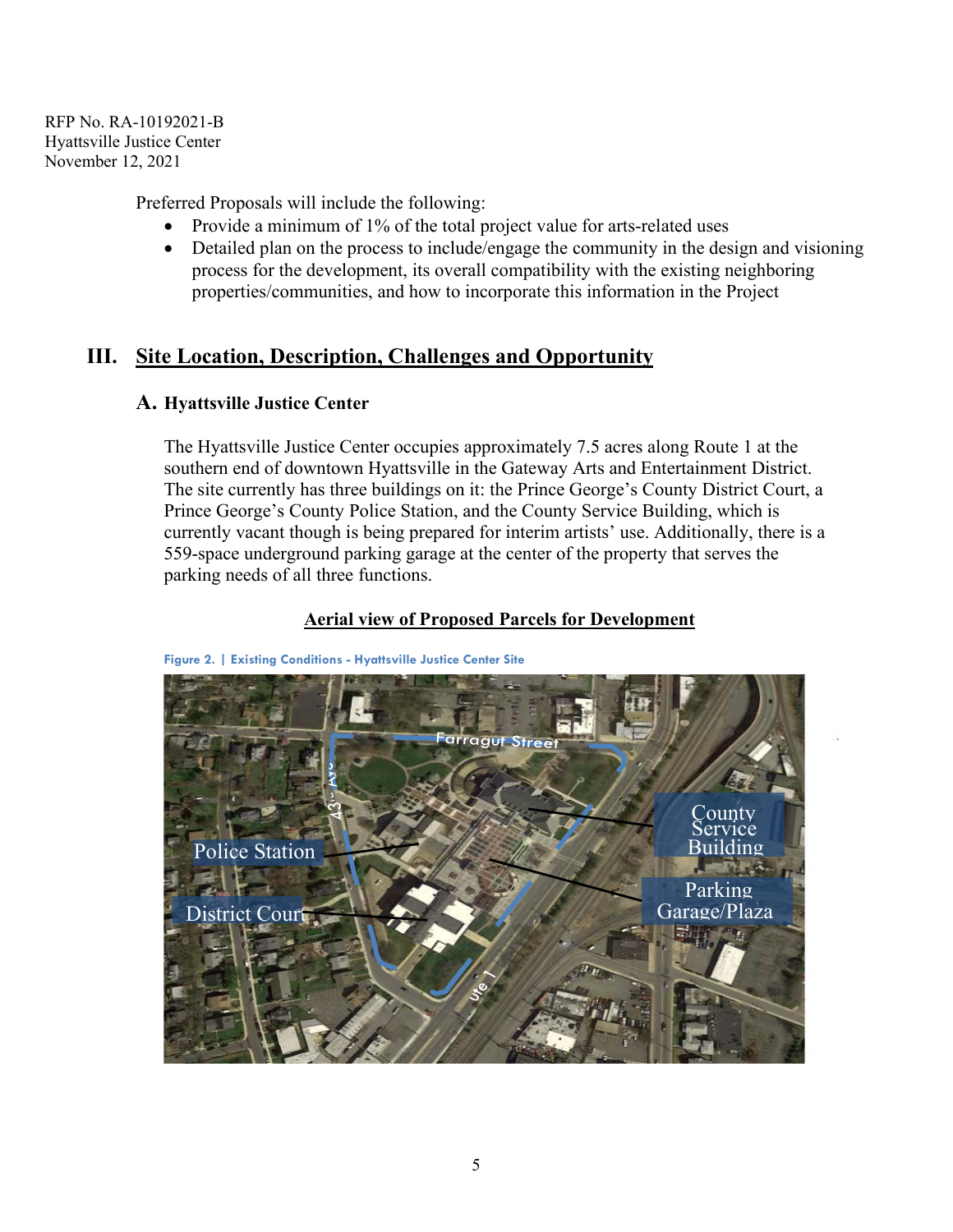### **B. Zoning**

All parcels that are part of the Hyattsville Justice Center site are currently zoned C-O (Commercial Office) and have been proposed for NAC (Neighborhood Activity Center) zoning under the new Zoning Ordinance and Subdivision Regulations. The allowed uses include residential, commercial, and mixed-use development. Maximum height is 70 feet and there is no specified floor area ration (FAR). In addition, the site is guided by the Gateway Arts District Approved Sector Plan. Respondents are advised to familiarize themselves with the Sector Plan. To view the Sector Plan online, please visit:

[http://mncppcapps.org/planning/publications/BookDetail.cfm?item\\_id=23&category\\_id=1&na](http://mncppcapps.org/planning/publications/BookDetail.cfm?item_id=23&category_id=1&name=&pricemin=&pricemax=&author=&Pubs_year=&price=&) [me=&pricemin=&pricemax=&author=&Pubs\\_year=&price=&](http://mncppcapps.org/planning/publications/BookDetail.cfm?item_id=23&category_id=1&name=&pricemin=&pricemax=&author=&Pubs_year=&price=&)

#### **C. Economic Incentive Zone Designations**

The site is located in the following incentive zones:

- Priority Funding Area
- Sustainable Communities
- Gateway Arts and Entertainment District
- Maryland Milestones Heritage Area
- Hyattsville Historic District

Depending on the characteristics and uses of proposed development project, many of these programs may be combined into a package of incentives. Participation in any of these programs is subject to meeting their respective eligibility requirements.

### **D. Site Challenges**

There are a number of challenges related to the current state of the Hyattsville Justice Center. These include the condition of the parking garage on site, connection of the site to the surrounding area, the low use of the public plaza on the site, incorporation and redevelopment of existing on-site operating County-owned facilities, and existing topography

#### i. **Parking Garage**

1. **Parking garage infrastructure** – Infrastructure in the parking garage has aged and needs repair. Current estimates indicate that performing all needed maintenance on the garage would cost approximately \$5 million. The RAPGC is optimistic that funds generated through a public/private partnership on the site can help fund the needed improvements to the garage.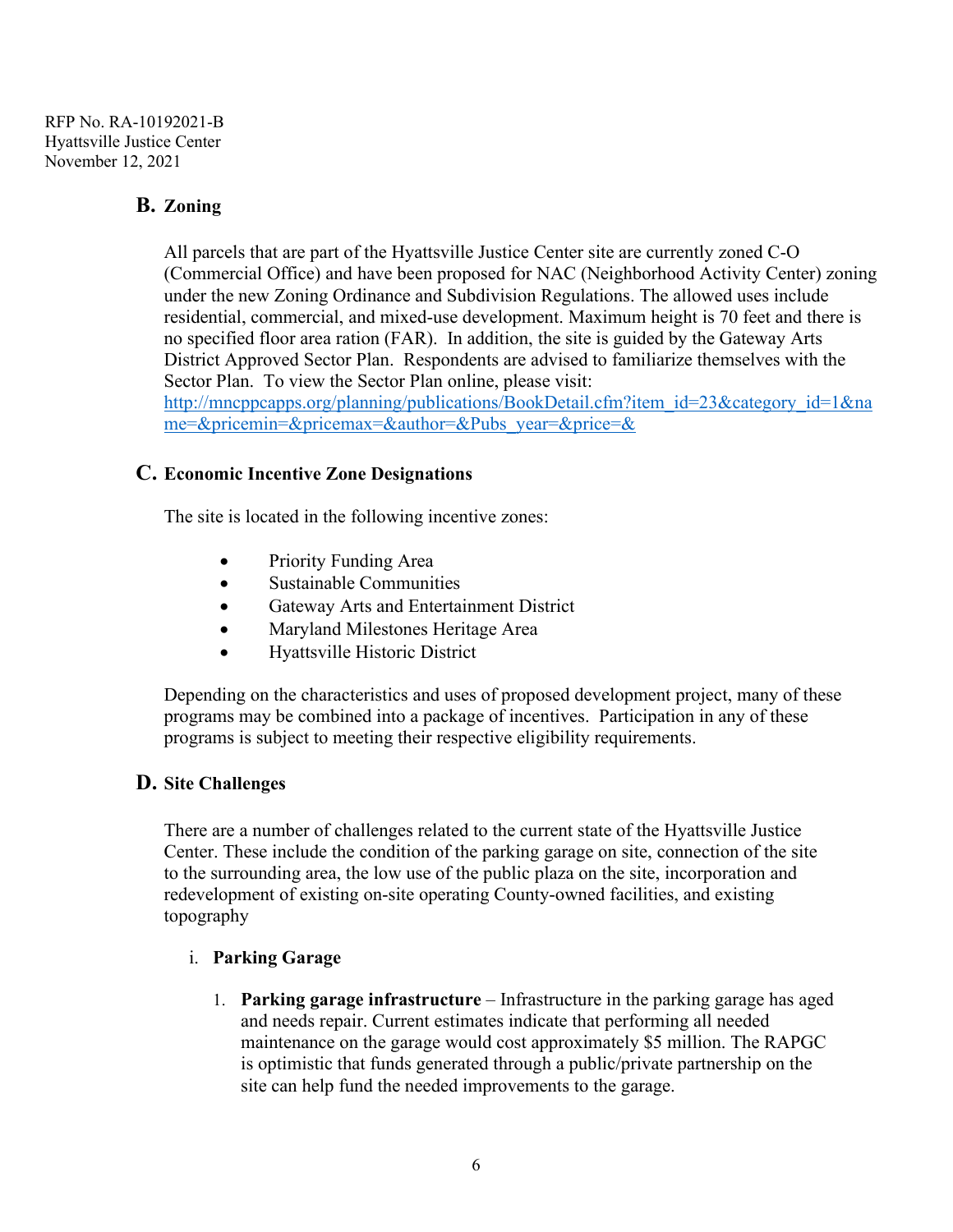> 2. **Parking garage utilization** – The garage on the Hyattsville Justice Center site is currently underutilized. Despite many people commenting on a lack of parking spaces available downtown, the garage rarely makes use of all its spaces. Of the 559 spaces on the site, at least 200 spaces are regularly available and more may be available through shared parking strategies.

#### ii. **Connectivity**

As it is built now, there is a lack of connectivity between the Justice Center site and the surrounding area, particularly to the commercial corridor along Route 1 north of the site. The design of buildings on-site does not currently engage with the neighborhood around it.

#### iii. **Plaza Usage**

The plaza at the center of the Justice Center site provides an open space for the community and has the potential to function as a public gathering place. However, the plaza currently receives little usage. It is elevated from street level and not easily visible to passersby. As with the rest of the site, it lacks connectivity to the surrounding area.

#### iv. **Existing County-owned Buildings and Facilities**

The HJC site has three existing/operating buildings, which include the District 1 Police Station, the Prince George's County District Court, and the Prince George's County Service Building (CSB). Currently, the Police Station and Courthouse are fully operational, and the Courthouse will need to maintain operations through any redevelopment process. The CSB is historically significant, though not designated. Proposals may consider repurposing, or demolishing the CSB and Police Station buildings.

#### v. **Current Topography**

The existing topography at the site is comprised of varying degrees of height. This variance is as much as 20 feet in some areas. This variance could pose some challenges to the redevelopment as the current zoning has a maximum height of 70 feet.

### **E. Site Opportunity**

The Revenue Authority identified the Hyattsville Justice Center as a property with significant potential for redevelopment. The site is viewed by the Revenue Authority as an underutilized asset, particularly given the investment activity and growth that has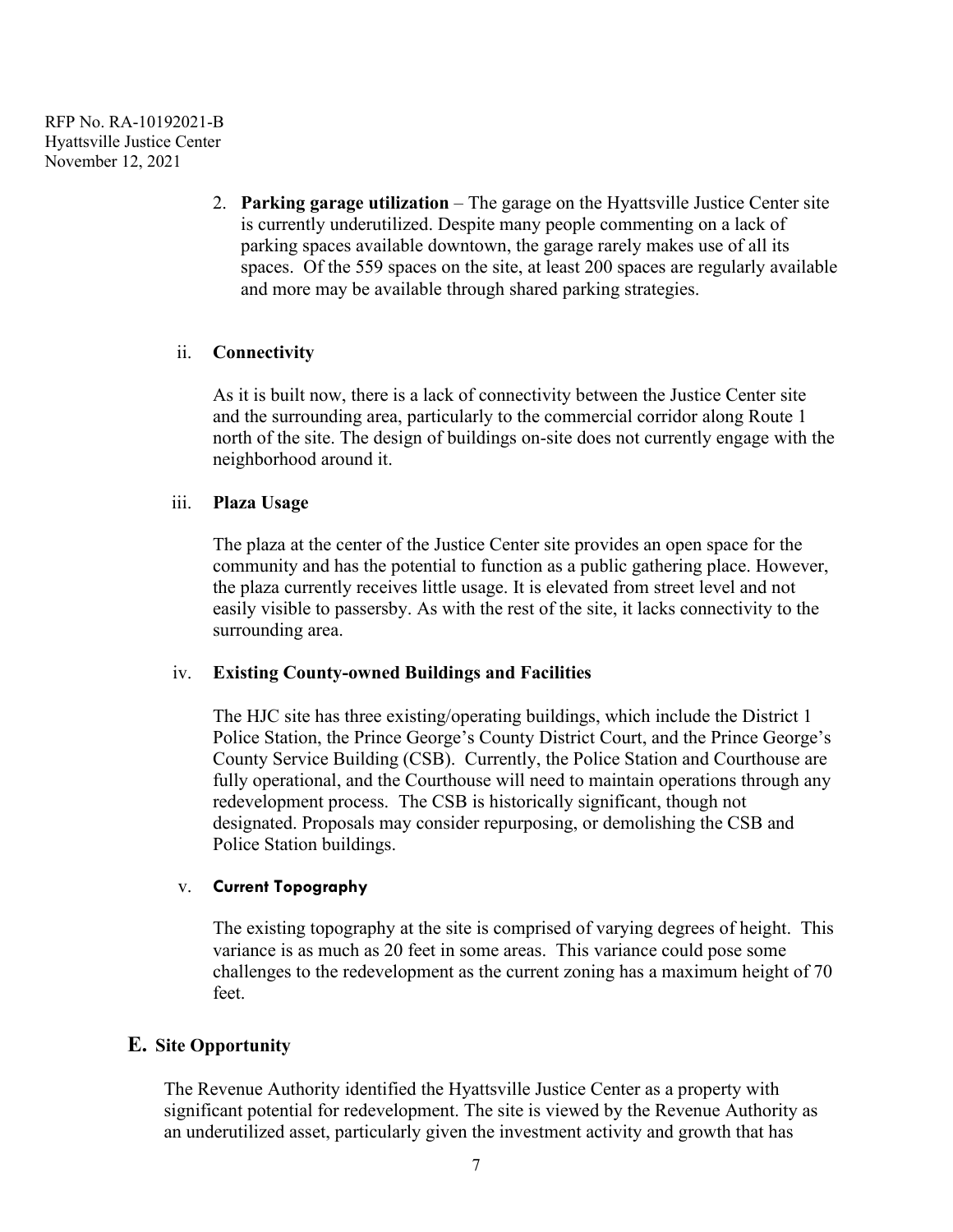taken place in Hyattsville in recent years. Redevelopment of the site has the potential to provide both financial and economic development benefits while addressing current challenges of the site.

#### i. **Strong support drivers for the redevelopment of the site**.

- 1. Capture value of public land to help fund site improvements that address current site challenges;
- 2. Catalyze development and further investment in and around downtown Hyattsville;
- 3. Promote vibrancy and activity through a higher density of site use and a stronger connection to downtown Hyattsville; and
- 4. More efficient use the on-site underground parking garage.

#### ii. **Positive Development/Site Plan Analysis and Preliminary Test Fit Results**

A development and site plan analysis were prepared by the ULI Washington 2014-2015 Leadership MTAP Project Program for the site to determine the scale and potential scope of redevelopment that could take place on the site. This study (Appendix A), which included feedback from the community and stakeholders, shows potential for multifamily and townhome residential units, flex/retail space on Route 1, and a music/ performance venue space.

In addition to this study, a preliminary test fit analysis was performed by HR&A Associates (Appendix B). This test fit analysis provided a baseline of 165 multifamily residential units and an 8,000-square foot performance space at the corner of Route 1 and Farragut Street. It also shows a new pedestrian access point to the parking garage behind a redeveloped County Service Building that better connects the garage to commercial activity on Route 1. While development plans are almost certain to change as the project moves forward, this test fit provides a useful baseline for the scope and scale of development possible for the site.

More detailed information on these reports can be found in the Appendix section of the RFP, which contains links to the County website for the full reports in addition to a market study prepared by the Real Property Research Group (Appendix C). Please note that although the some of the reports/analysis reference the relocation of the District Police Station, the Police Station is not being relocated and will continue to operate at the site.

The RAPGC provides these documents as references and does not validate or substantiate any of the conclusions or analyses in the documents. All Respondents are encouraged to undertake their own analyses as a part of their respective due diligence in responding to the RFP.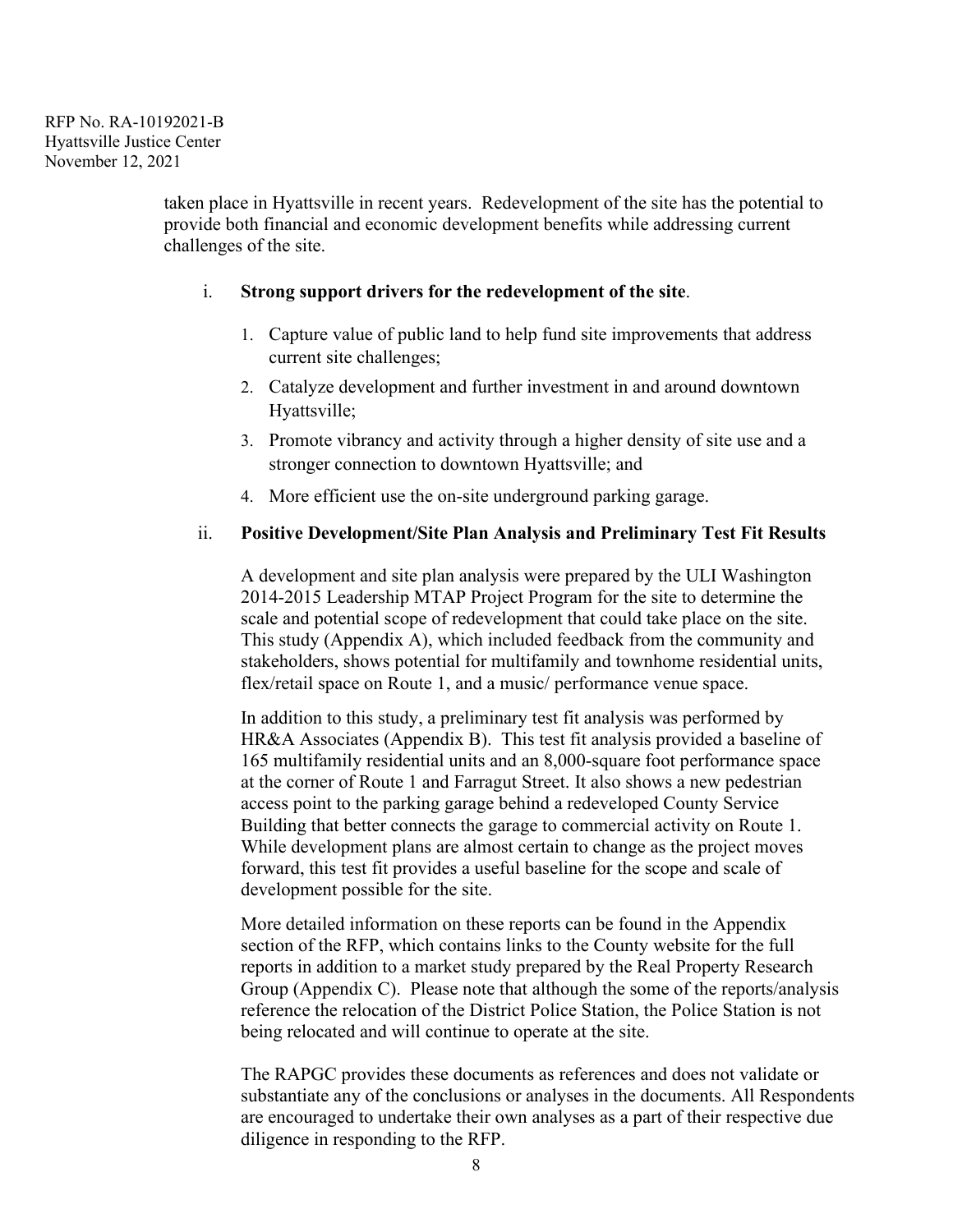### **IV. Submission Requirements**

### **FAILURE OF A RESPONDENT TO SUBMIT ALL REQUIRED INFORMATION MAY RENDER THE SUBMISSION INCOMPLETE AND INELIGIBLE FOR FURTHER CONSIDERATION.**

A submission to this RFP must include the following elements ("**Submission**"):

- **A. Cover** -The cover should contain the RFP title, the Respondent's name, and the submission date.
- **B. Transmittal Letter** -The transmittal letter should not exceed two pages and should contain:
	- 1. The name, title and contact information of the individual with authority to bind the Respondent. This person should also sign the transmittal letter.
	- 2. The address and legal form of the Respondent. If a joint venture is involved, provide complete information explaining the relationship among team members and their respective roles and contributions. An organization chart would be an appropriate attachment to the cover letter. If a Respondent is a business entity, the business entity must be registered with the State Department of Assessments and Taxation to conduct business in the State of Maryland.
	- 3. If the RFP is amended as provided in Section IV of this RFP, the Respondent must include a statement acknowledging each addendum.
	- 4. A statement that if selected, the Respondent will negotiate in good faith with the County.
	- 5. A statement that the Respondent is not in arrears in the payment of any obligation due and owing to Prince George's County or the State of Maryland, including tax payments and employee benefits and that it shall not become so during the term of the agreement if selected.
	- 6. Statement that the Submission is valid for a minimum of 240 days from the date it is submitted to the County.
- **C. Statement of Qualifications**  In Section II is a list of the County's objectives for the Project. In evaluating each Respondent's qualifications, the County is looking for solid experience that demonstrates a proven record of delivering projects that reflect the Respondent's ability and experience to achieve these objectives.
	- i. **Background Information**: Provide a description of the Respondent, including its organizational structure, identification of principals, and length of time in business. For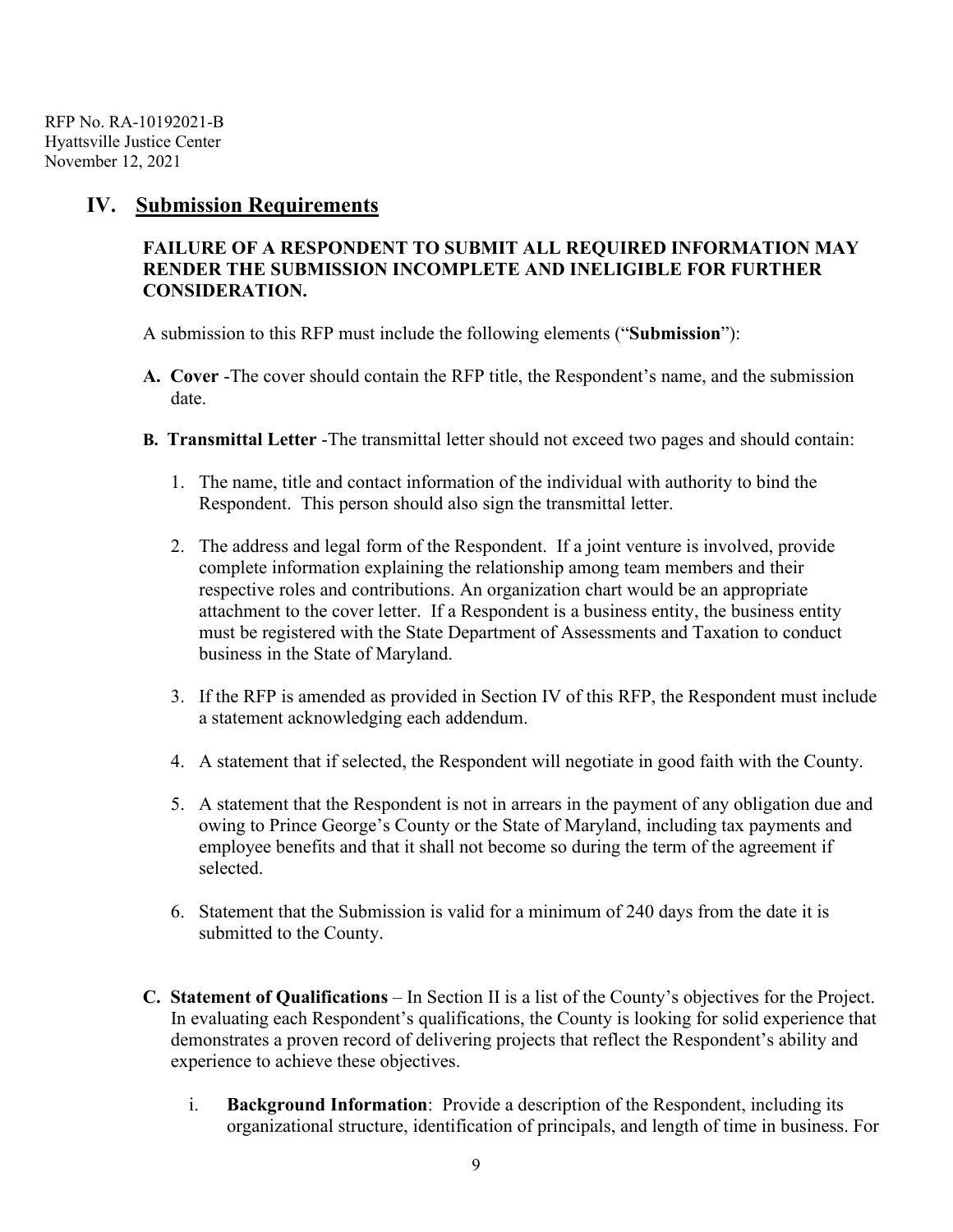purposes of this RFP, if a Respondent is a team or joint venture, information for each respective entity must be furnished, as well as a rationale as to why a joint venture is the preferred mechanism for developing the Project.

- ii. **Financial Capability**: Provide a description of the Respondent's (or the Respondent's "team leader's") experience in obtaining private equity and debt for public/private developments similar in scale to the Site described in this RFP. Provide examples with indication of the source(s) of both debt and equity financing for each referenced project. This section must provide evidence of the Respondent's capacity to provide sufficient financing for this Project. Under separate cover and marked "Confidential", provide the current audited financial statements of the Respondent or the Respondent's "team leader" and the principal participants in the business entity to be formed for this Project.
- iii. **Project Experience**: Provide a description of the Respondent's (or the Respondent's "team leader's") experience in managing large, complex projects that required interaction with a broad range of interested parties from both the public and private sectors. For each key member of the proposed project team, provide a resume, which include a description of each proposed member's relevant experience in completing projects of the scale and complexity envisioned in this RFP, details regarding the member's specific role proposed for the Project, extent and scope of experience with similar development projects, description of projects where members of the proposed project team have previously collaborated, education and professional licensing.
- iv. **References**: Provide the names, phone numbers, and email addresses of two commercial bank references and two financial partner references. Additionally, provide signed letters addressed to these references authorizing their response to inquiries from the County. Also, provide the names and phone numbers of references for completed development projects for which the proposed project team acted as a developer and that are comparable to the Project envisioned in this RFP. Projects included for reference are to be described only once and the description must include project size in total land and building area; project scope; project location; development value; project length from inception to completion; roles of each proposed project team member during project execution, and client reference name, phone number and authorization to contact given references For each reference, indicate the contact person's role in the Respondent's completed projects and the time of his or her involvement in each. Photos, site plans, and renderings are helpful.
- D. **Project Vision, Conceptual Approach and Methodology** This section must describe the Respondent's understanding of the RFP, its' vision for the project and how this vision meets the County's objectives, and a conceptual approach and methodology for implementing the project. This strategy must identify the following: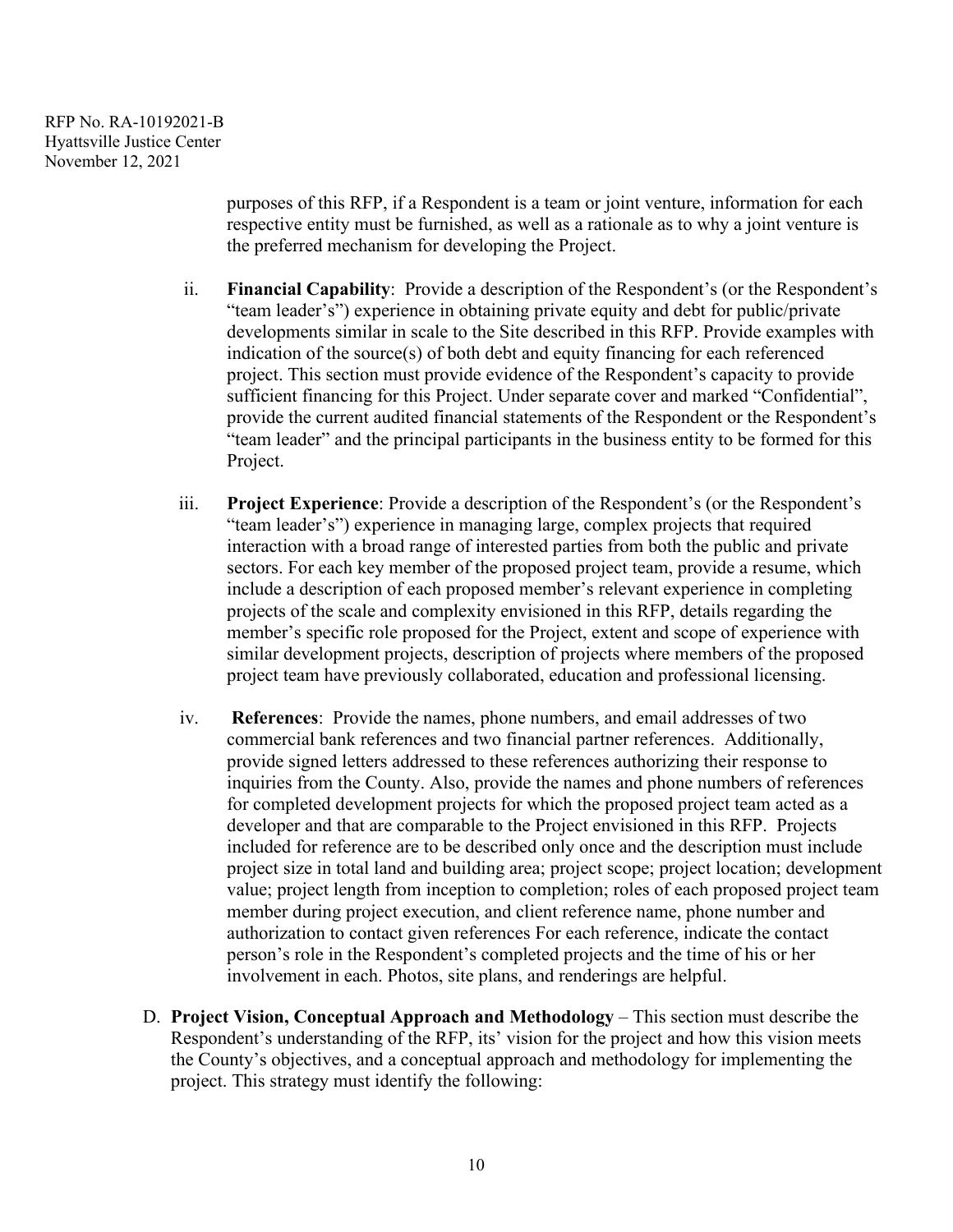- 1. Milestones necessary to implement the project (pre-development, land use and regulatory approvals, etc.);
- 2. Approach and method for working with and engaging the community and stakeholders, including the Hyattsville Justice Center and Gateway Arts District communities in the creation and design of a feasible, high-quality, residential, infill development that meets the County objectives;
- 3. Approach and methods for ensuring a Project design that is sensitive to adjacent neighborhoods, includes "green building" design and construction methods, and addresses the needs of special populations such as the disabled;
- 4. Approach and methods to predevelopment activities, phasing, construction, marketing, lease-up, and operations of the Project;
- 5. Approach and methods for including small and minority business enterprises in the Project;
- 6. The rental market potential in the Hyattsville Justice Center and an approach to development that will capture that market potential. As referenced earlier a market study commissioned by the RAPGC is available as a resource document. Respondents are encouraged to conduct their own analyses of the site and market;
- 7. A proposed ownership and management structure;
- 8. A development budget showing sources and uses of development funds including predevelopment costs, soft and hard cost for construction/renovations, total development costs and an accompanying pro forma. (please include Excel format version);
- 9. The potential for providing compensation to the County through direct payment or profit sharing from the Project;
- 10. The potential need for and use of public funds, assistance, or subsidies in developing the Project; and
- 11. A statement of whether the proposed development is contingent on any County or State government action (e.g., regulation changes, public funding through grants or loans, etc.) and a listing of these contingencies.
- **E. Acknowledgement of Mandatory Requirements** Include a statement that acknowledges the mandatory requirements outlined in Section IX below. Describe any experience at complying with similar requirements in other projects.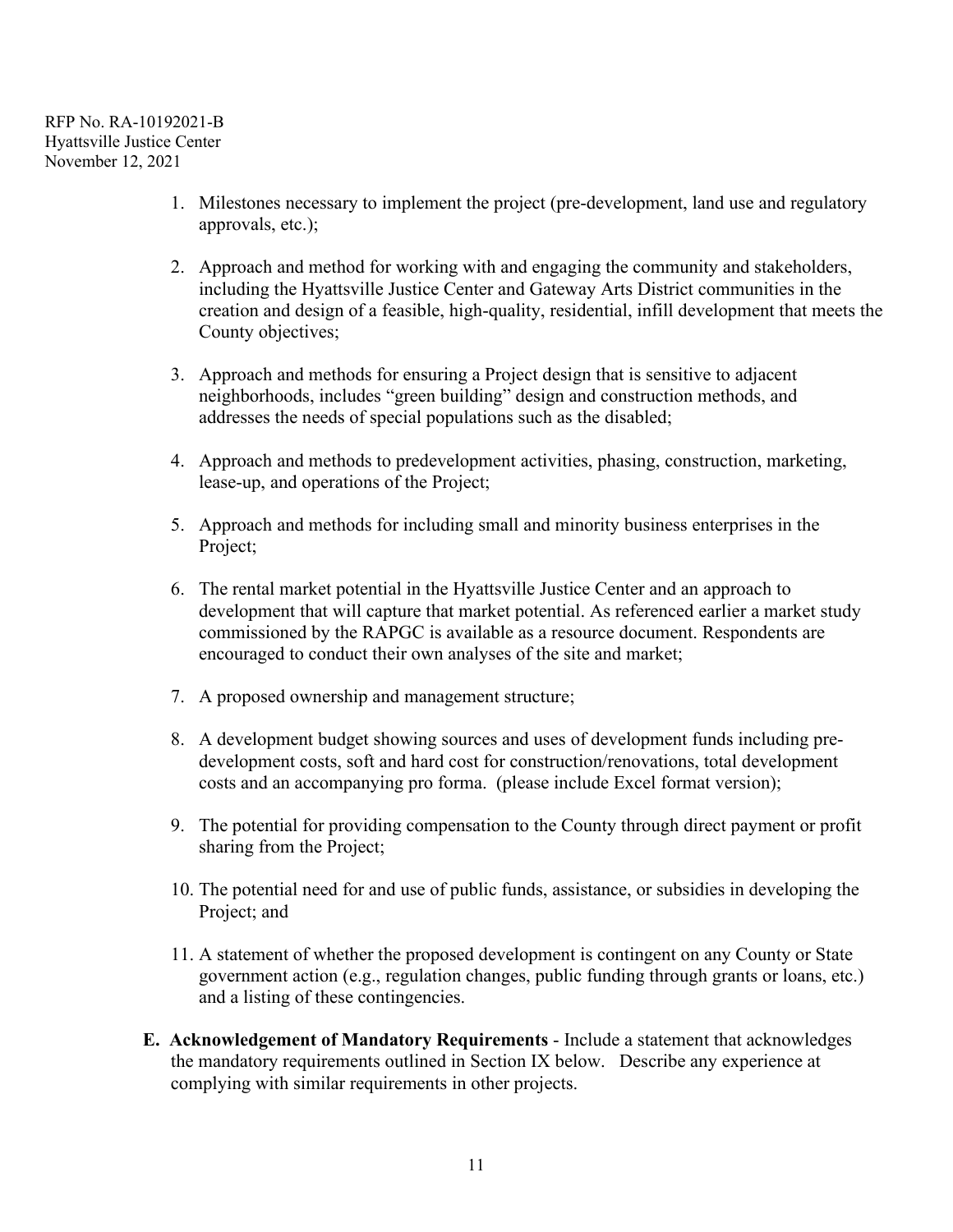# **V. Evaluation Criteria**

Upon receipt of submissions, the RAPGC's Qualification and Selection Committee ("**QSC**") will review and evaluate the Submissions in accordance with the criteria listed below. Interviews may be conducted with the Respondents.

The County's goal is to select the Proposal from the most qualified Respondent that best meets the County's goals for redevelopment of the Hyattsville Justice Center and the implementation of this Project. The following evaluation criteria will help the County achieve its objectives for the Project:

#### **Evaluation Criteria**

|    | Overall vision and quality of the proposed development.                | 25 points   |
|----|------------------------------------------------------------------------|-------------|
|    | Meeting the County's objectives for the project:                       | 20 points   |
| 3. | Expertise, experience, and financial capacity to implement the vision: | 20 points   |
| 4. | <b>Minority Business Enterprise</b>                                    | 15 points   |
|    | Financial contribution to or subsidy needed from the County            | 10 points   |
| 6. | Proposed timeframe for completion of the development                   | $10$ points |
|    | Total:                                                                 | 100 points  |
|    |                                                                        |             |

# **VI. Administration of the RFP**

### A. **Submissions are due by \_3:00 p.m. EST on Friday, February 18, 2022.**

Any amendments to the RFP will be posted on RAPGC's website, which can be located through the County's website at [https://www.princegeorgescountymd.gov/1148/Revenue-](https://www.princegeorgescountymd.gov/1148/Revenue-Authority)[Authority](https://www.princegeorgescountymd.gov/1148/Revenue-Authority)

B. The RAPGC expects the RFP process to meet the following schedule, but reserves the right to amend this schedule or, in its sole discretion, to cancel the RFP at any time.

RFP Release Movember 12, 2021<br>
Optional Pre-submission Virtual Conference November 23, 2021 at 11:00 a.m. EST Optional Pre-submission Virtual Conference Deadline for Questions December 21, 2021 **Submissions Due February 18, 2022 at 3:00 p.m. EST** Selection Spring 2022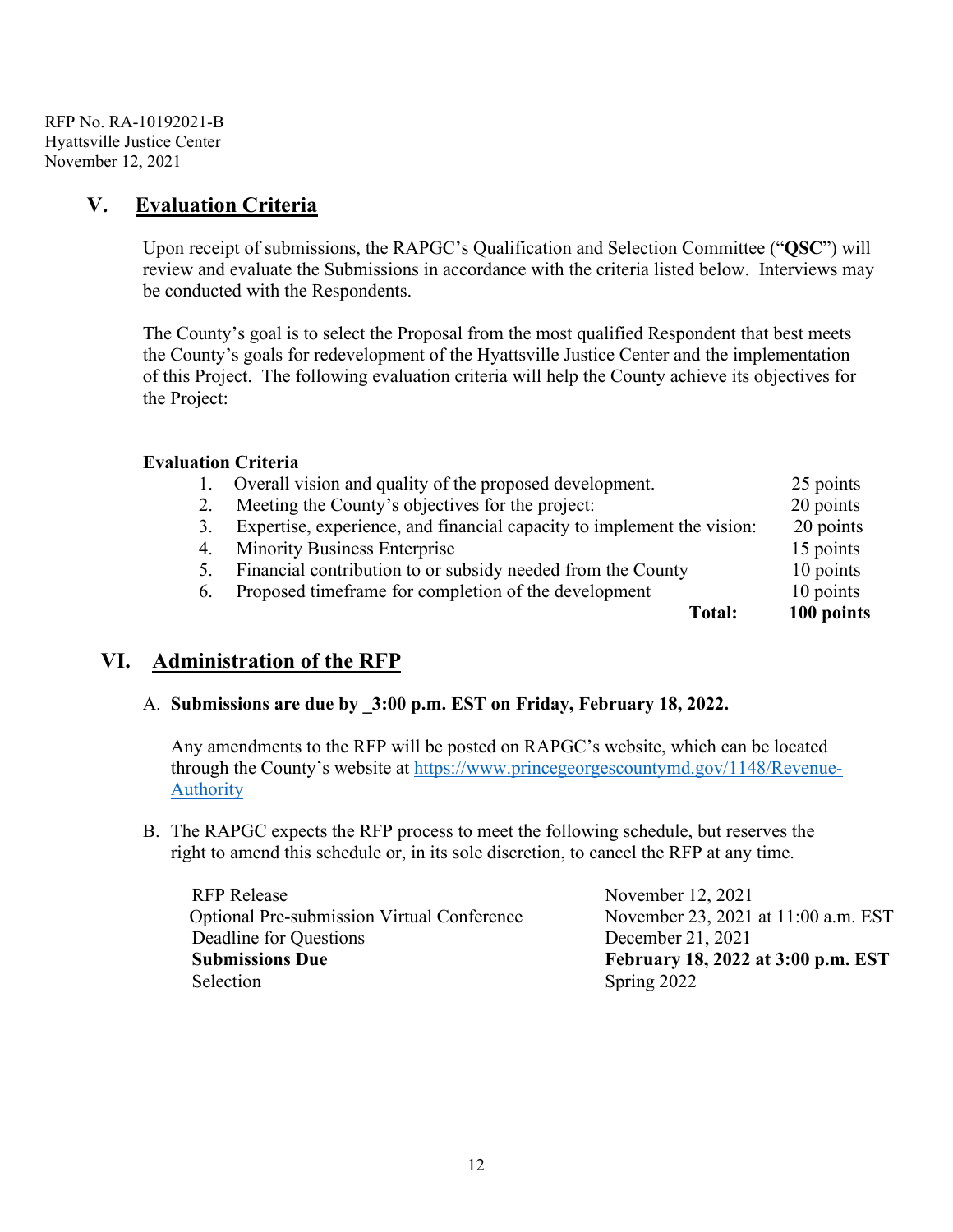# **VII. Submission Instructions**

To be considered, an electronic copy of the Proposal must be submitted via email to the following email: [REDevelopment@co.pg.md.us](mailto:REDevelopment@co.pg.md.us)

Proposals must be received at REDevelopment@co.pg.md.us by no later than **3:00 p.m. Eastern Standard Time on February 18, 2022**. The subject of the email must be "Proposal of [insert your firm's name and remove brackets] in Response to RFP NO. RA-10192021-B.

Late proposals will not be considered. Respondents emailing proposals after the proposal closing time will not be considered.

Unless requested by the RAPGC, additional information cannot be submitted by the Respondent after the deadline set for receipt of the Submissions.

By tendering a Submission in response to this RFP, the Respondent acknowledges and agrees that the Submission may not be modified by the Respondent.

Prior to the time and date designated for receipt of Submissions, Submissions may be withdrawn only by written notice to the County.

Withdrawn Submissions may be resubmitted up to the time designated for the receipt of Submissions, provided they are then in full conformance with the RFP.

# **VIII. Optional Pre-Submission Virtual Conference**

There will be an optional virtual pre-submission conference at 11:00 a.m. EST on November 23, 2021. The conference call logistics will be posted on RAPGC's website, which can be located through the County's website at:<https://www.princegeorgescountymd.gov/1148/Revenue-Authority>

# **IX. Conditions, Limitations, and Mandatory Requirements**

The RAPGC reserves the right to accept any Submission deemed to be in its best interest. A Submission in response to this RFP does not constitute a contract and does not indicate or otherwise reflect a commitment of any kind on behalf of the RAPGC. Furthermore, this RFP does not represent a commitment or offer by the RAPGC to enter into an agreement with a Respondent or to pay any costs incurred in the preparation of a Submission to this RFP. Furthermore, this RFP does not commit the RAPGC to pay for costs incurred in the negotiation or other work in preparation of, or related to, a final agreement between the selected Respondent and the RAPGC. All costs related to responding to this RFP are the sole responsibility of the Respondent.

Proposals are to be held valid for 240 calendar days following the closing date for this Request for Proposals. This period may be extended by mutual agreement between the Offeror and the RAPGC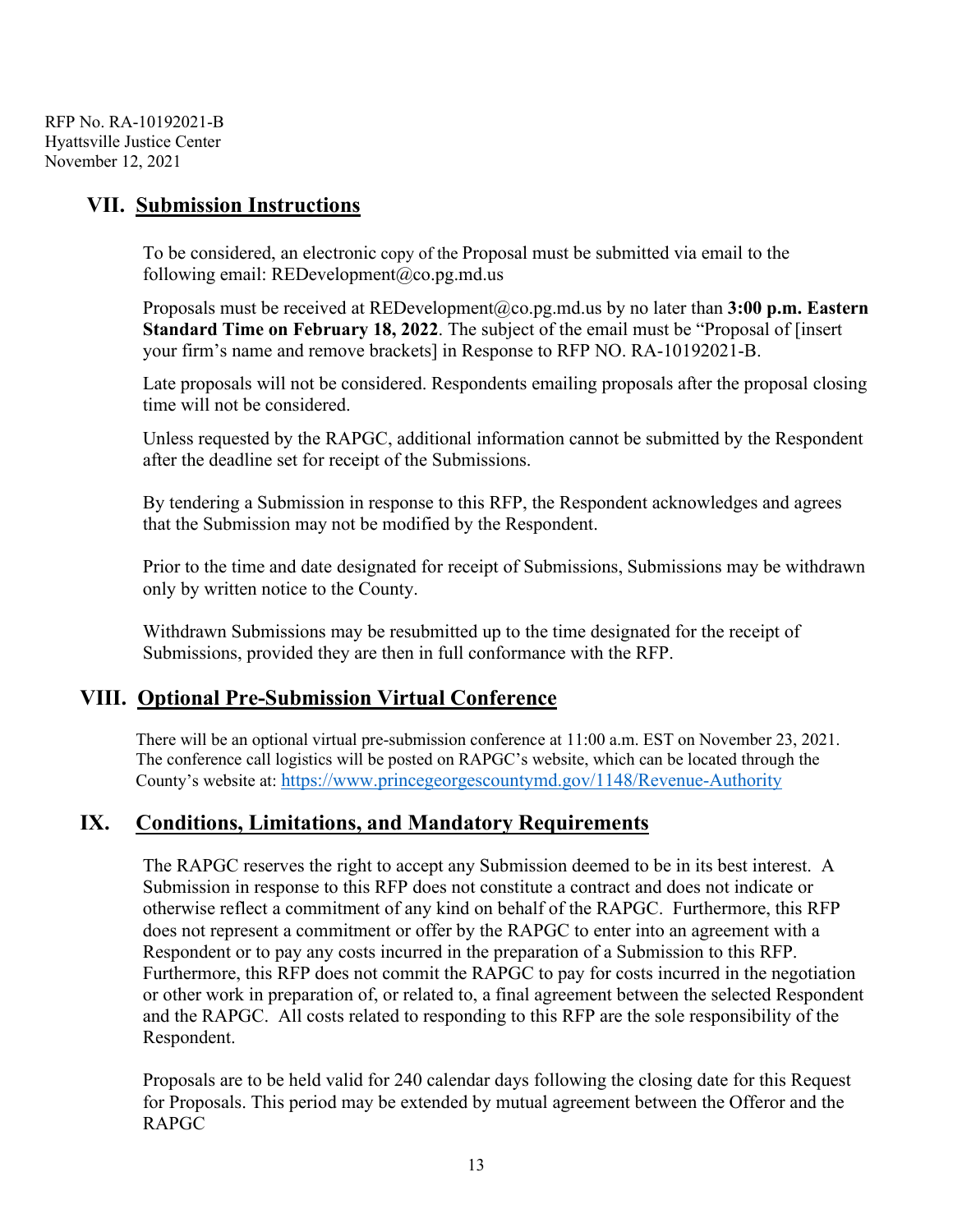> Any commitment made by the RAPGC will be subject to the availability of funds to carry out any such commitments and the execution of a contract acceptable to the RAPGC.

All questions from prospective Respondents must be made via email to, Consuela M. Henderson at [REDevelopment@co.pg.md.us.](mailto:REDevelopment@co.pg.md.us)

All questions and the RAPGC's responses to each question will be posted on the RAPGC s' website. The Submissions and any information made a part of the Submissions will become a part of the Project's official files. The RAPGC is not obligated to return the Submissions to the Respondents. This RFP and the selected Respondent's Submission to this RFP may, by reference, become a part of any formal agreement between the Respondent and the County.

The RAPGC reserves the right, in its sole and absolute discretion, to reject all Submissions received in response to this RFP and/or to cancel this RFP at any time, for any or no reason, prior to entering into a formal agreement for the development of the Project. The RAPGC further reserves the right to request clarification on information provided in Submissions without changing the terms of this RFP.

If a Respondent contends that any part of its Submission is proprietary or confidential and, therefore, is limited to disclosure under the Maryland Public Information Act, Md. Code Ann. General Provisions §§4-101 *et seq.* ("**MPIA**"), the Respondent must identify all information that is confidential or proprietary and provide justification for why such materials should not be disclosed by the County pursuant to requests for disclosure made under the MPIA. The RAPGC, as custodian of the Submissions, reserves the right to determine whether material deemed proprietary or confidential by the Respondent is, in fact, proprietary or confidential as required by the MPIA, or if the MPIA permits nondisclosure. The County will favor disclosure of all Submissions in response to any request for disclosure made under the MPIA.

Respondents must familiarize themselves with the Property for designated for the Project and form their own opinions as to the Property's suitability for proposed development. The RAPGC makes no representations concerning the Property. The County assumes no responsibility for site conditions including, but not limited to, environmental and soil conditions.

Respondents are responsible for their own background investigation as to restrictions, if any, bearing upon title, zoning, subdivision, transportation, developability, utilities, and physical conditions at the Property. Soils tests and other invasive tests may not be conducted on the Property during the RFP stage.

Respondents are subject to the RAPGCs ethics law in public contracting, including but not limited to, the provisions of Prince George's County Code ("**Code).** 

The selected Respondent will initially work with a planning team comprised of representatives from the RAPGC and the County to create a development plan, ("**Development Plan).** The Development Plan must integrate and be compatible with the proposed Hyattsville Justice Center